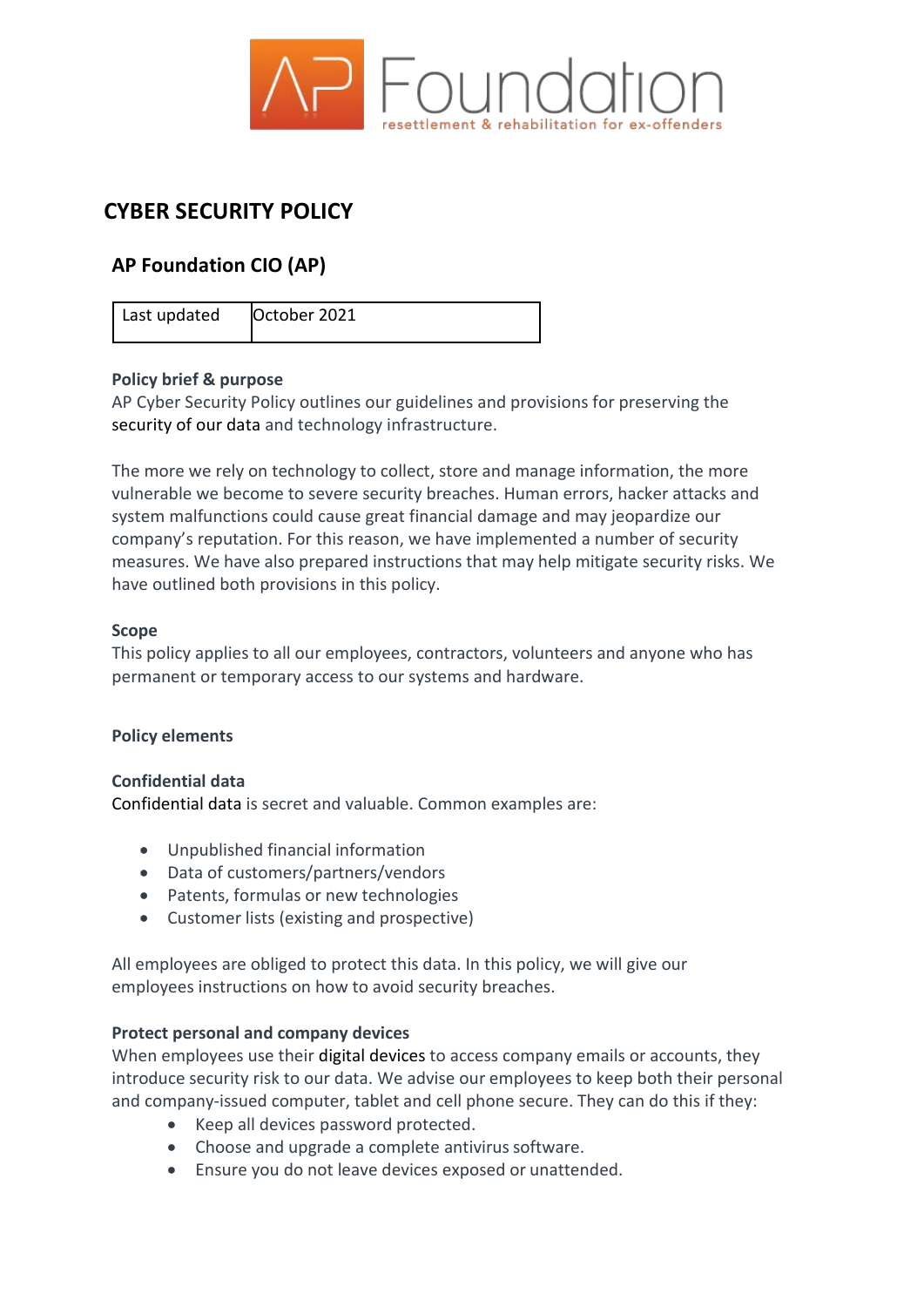

- Install security updates of browsers and systems monthly or as soon as updates are available.
- Log into company accounts and systems through secure andprivate networks only.
- AP also advise our employees to avoid accessing internal systems and accounts from other people's devices or lending their own devices to others.

When new hires receive AP issued equipment they will receive instructions for:

- [*Disk encryption setup*]
- [*Password management tool setup*]
- [*Installation of antivirus/ anti-malware software*]

Staff should follow instructions to protect their devices and refer to our IT Security Specialists/ Network Engineers, if they have any questions.

# **Keep emails safe**

[Emails o](https://resources.workable.com/email-usage-policy-template)ften host scams and malicious software (e.g. worms.) To avoid virus infection or data theft, we instruct employees to:

- Avoid opening attachments and clicking on links when the content is not adequately explained (e.g. "watch this video, it's amazing.")
- Be suspicious of clickbait titles (e.g. offering prizes, advice.)
- Check email and names of people they received a message from to ensure they are legitimate.
- Look for inconsistencies or give-aways (e.g. grammar mistakes, capital letters, excessive number of exclamation marks.)
- If an employee isn't sure that an email they received is safe, they can refer to LTENs *IT Specialist*/Network Engineers

# **Manage passwords properly**

Password leaks are dangerous since they can compromise APs entire infrastructure. Not only should passwords be secure so they won't be easily hacked, but they should also remain secret. For this reason, we advise our employees to:

- Choose passwords with at least eight characters (including capital and lower- case letters, numbers and symbols) and avoid information that can be easily guessed (e.g., birthdays.)
- Remember passwords instead of writing them down. If employees need to write their passwords, they are obliged to keep the paper or digital document confidential and destroy it when their work is done.
- Exchange credentials only when absolutely necessary. When exchanging them inperson isn't possible, employees should prefer the phone instead of email, and only if they personally recognize the person they are talking to.
- Change their passwords every two months.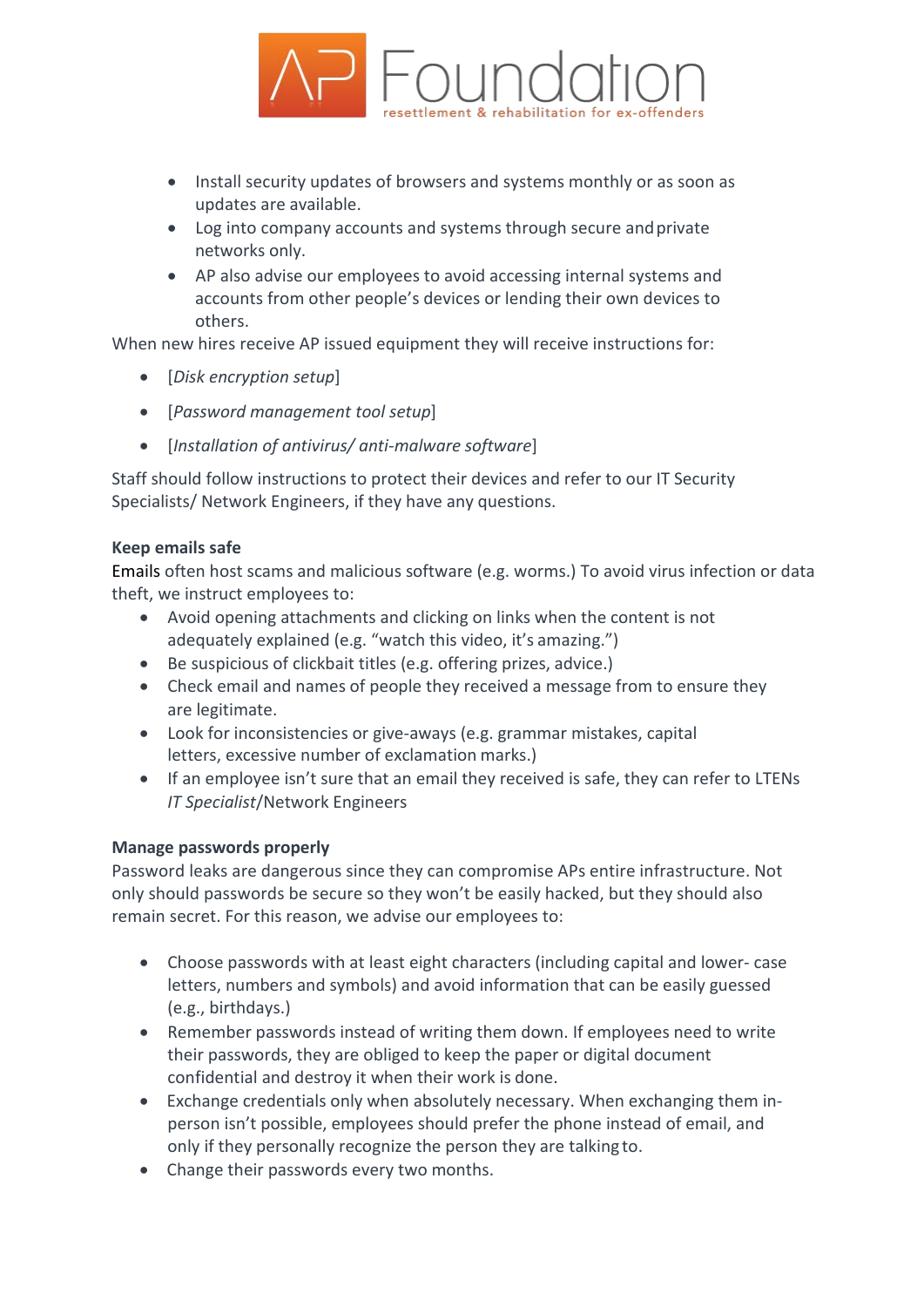

Remembering a large number of passwords can be daunting. AP will purchase the services of a password management tool which generates and stores passwords. Employees are obliged to create a secure password for the tool itself, following the abovementioned advice.

#### **Transfer data securely**

Transferring data introduces security risk. Employees must:

- Avoid transferring sensitive data (e.g., customer information, employee records) to other devices or accounts unless absolutely necessary.When mass transfer of such data is needed, we request employees to ask our encryption apps/passwords or contact our Security Specialists/Network Engineers for help.
- Share confidential data over the company network/ system and not over public Wi-Fi or private connection.
- Ensure that the recipients of the data are properly authorized people or organizations and have adequate security policies.
- Report scams, privacy breaches and hacking attempts

AP's IT Specialists/ Network Engineers need to know about scams, breaches, and malware so they can better protect our infrastructure. For this reason, we advise our employees to report perceived attacks, suspicious emails, or phishing attempts as soon as possible to our specialists. Our IT Specialists/ Network Engineers must investigate promptly, resolve the issue and send a companywide alert when necessary.

AP's Security Specialists are responsible for advising employees on how to detect scam emails. We encourage our employees to reach out to them with any questions or concerns.

# **Additional measures**

To reduce the likelihood of security breaches, we also instruct our employees to:

- Turn off their screens and lock their devices when leaving their desks.
- Report stolen or damaged equipment as soon as possible to managers and IT Specialists/ Network Engineers
- Change all account passwords at once when a device is stolen/lost.
- Report a perceived threat or possible security weakness in company systems.
- Refrain from downloading suspicious, unauthorized or illegal software ontheir company equipment.
- Avoid accessing suspicious websites.
- We also expect our employees to comply with our ICT ( which incorporates) [social](https://resources.workable.com/social-media-company-policy) [media a](https://resources.workable.com/social-media-company-policy)nd [internet usage](https://resources.workable.com/internet-usage-policy) policies.

AP IT Specialists/ Network Engineers/Administrators should:

- Install firewalls, anti-malware software and access authentication systems.
- Arrange for security training for all employees.